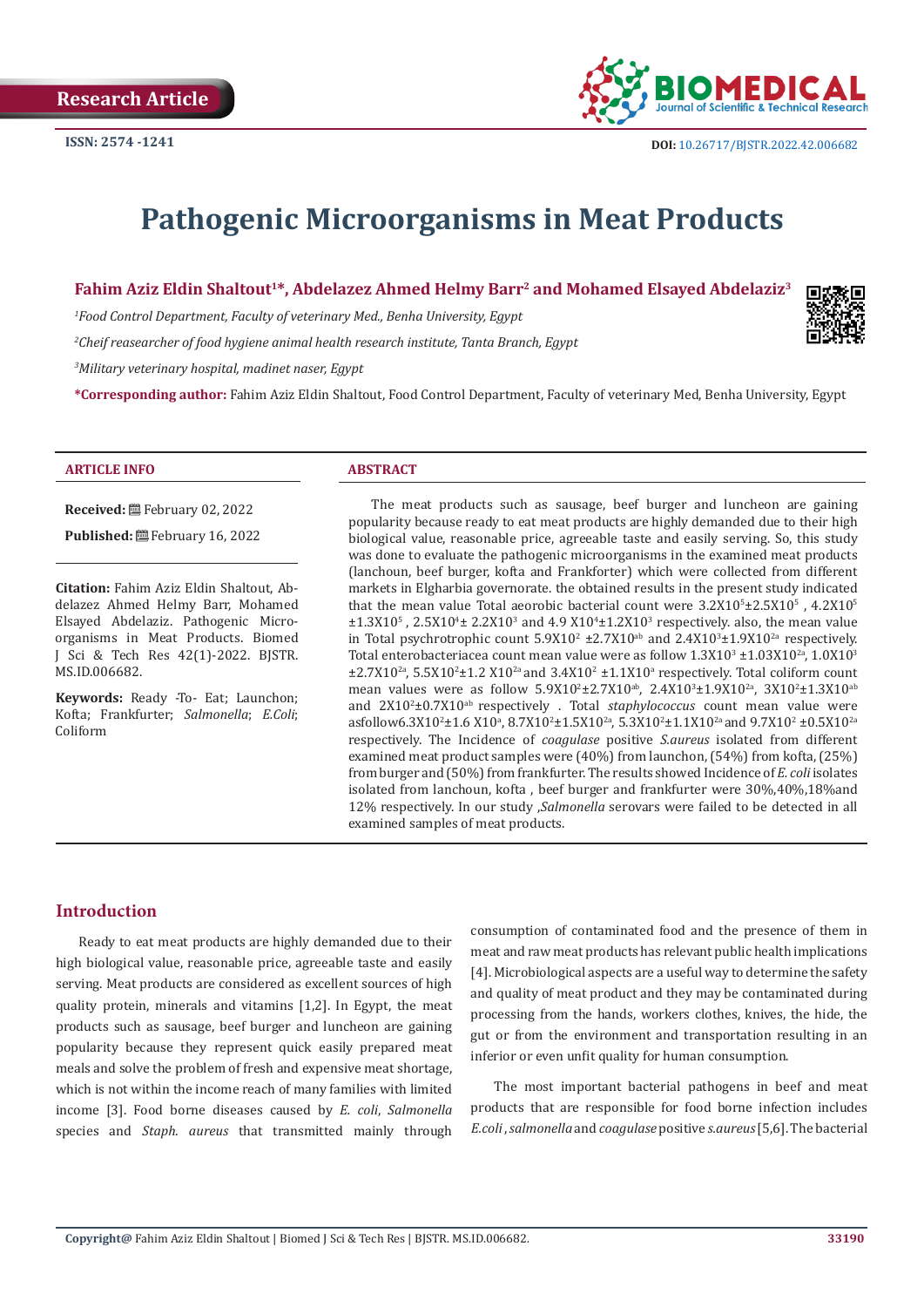contamination and hygienic measures during meat production and bad storage conditions for frozen meat products can be measured using the aerobic plate count, total psychrotroph counts ,Total Enterobacteriaceae, total Coliforms and Escherichia coli biotype 1, which is the most important indicator for faecal contamination [6,7] As the contamination of meat products such as lanchoun, beef burger, kofta and Frankforter with different food-borne pathogens constitutes dangerous problems for consumers. So, this study was done to evaluate the pathogenic microorganisms in the examined meat products (lanchoun, beef burger, kofta and Frankforter) which were collected from different markets in Elgharbia governorate.

# **Material and Methods**

#### **Collection of samples**

A total of 100 random samples of meat products (100 gm of each sample), were collected from different localities (Tanta city ,centers and villages) at Elgharbia governate. Each sample was kept in a separate sterile plastic bag and put in an ice box then transferred to the laboratory under possible aseptic conditions without undue delay and examined bacteriologically to evaluate the bacterial quality and the hygienic health hazard of them with some food borne pathogens.

#### **Preparation of the Sample**

Twenty five grams of frozen meat samples (kofta, farnkfort beef, lanshon and beef burger) under examinations were taken under aseptic condition to sterile stomachers bag then add 225 ml sterile 0.1% peptone water , the contents were homogenized at stomacher (MA 106402,FRANCE,450 to 640 strokes per minute) for 2 minutes, the mixture was allowed to stand for 5 minutes at room temperature .the contents were transferred into sterile flask and thoroughly mixed by shaking and 1ml was transferred into separate tube each containing 9 ml sterile 0.1%peptone water , from which tenth - fold serial dilutions were prepared.

#### **Bacteriological Examination**

**Determination of Total Aerobic Plate Count [8]:** A 0.1 ml from each of chosen prepared dilution was inoculated separately onto duplicate sterile plates of plate count agar. Spread the inoculum using sterile bent glass, the plates were incubated 35℃ for 48 hours. Plates containing 25-250 colonies were countered and aerobic plate count (APC)per gram of the sample was calculated and recorded.

**Determination of Total Psychrotrophic Count [9]:** Method applied according to (APHA,2001) [9], the inoculated plates are incubated at 4℃ for 10 days. Accordingly, the total psychotrophic bacterial count per gram was calculated on plates containing from 25 to 250 colonies.

**Determanation of Total Enterobacteriacea Count [8]:** The technique recommeneded by ICMSF,1996 using the surface plating method using violet red bile glucose agar medium (VRBG). The plates were incubated at 37℃ for 24 hours. All purple colonies were then counted and the total number of colonies was determined. Hence, the enterobacteriaceae count /g was calculated and recorded.

**Determinaton of Total Coliform Count [8]:** The same technique of the previous surface plating method was applied using violet red bile agar medium. The plates were incubated at 37℃ for 24 hours. All pink colonies measuring 0.5mm or more in diameter on uncrowded plates were then counted and the average number of colonies were determined. Multiply the number of colonies by the dilution to obtain the number of coliform organisms per gram of sample.

**Isolation of** *E.Coli* **and Sereological Identification According to Edwards And Ewing(1972):** One ml of each previously prepared serial dilution was inoculated into tubes containing 8 ml of EC broth and incubated at 45.5℃ for 48 hrs, after that a loopful from each positive tubes of EC broth (turbidity due to acid production and formation of gas in Durham's tube) was streaked on Eosin Methyelene blue agar plates, then incubated at 37℃ for 24 hours. Typical colonies of E.coli appeared greenish metallic with dark purplecenter. Suspected colonies were purified and inoculated into slope nutrient agar tubes for further identification.

# **Isolation of** *salmonella* **Species According to Quninn et al.,2002.**

**Determination of the Total** *Staphylococcus Aureus* **Count:**  Accurately, 0.1ml from each of previously prepared serial dilutions was spread on duplicated plates of mannitol salt agar using a sterile bent glass spreader. The inoculated and control plates were incubated at 36℃ for48 hours. The developed colonies were enumrated and the total staphylococci count/g calculated.

**Biochemical Identification of Positive** *Staphylococcus Aureus* **Isolates (Figures 1-5):**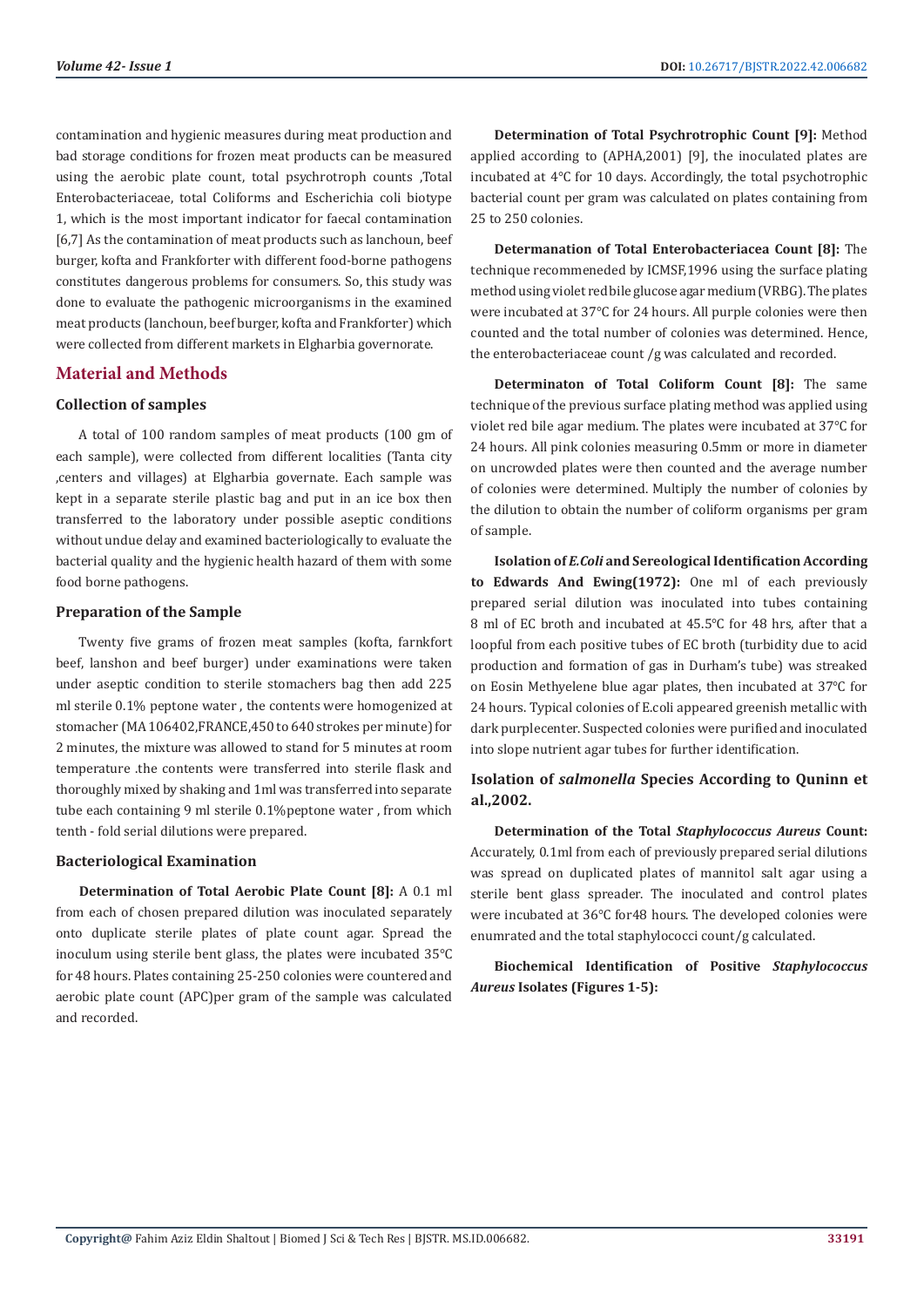

**Figure 1:** Mean values of total aerobic plate count in the examined meat.



**Figure 2:** Mean values of staphylococcus auereus count of examined meat products(25 sample for each).



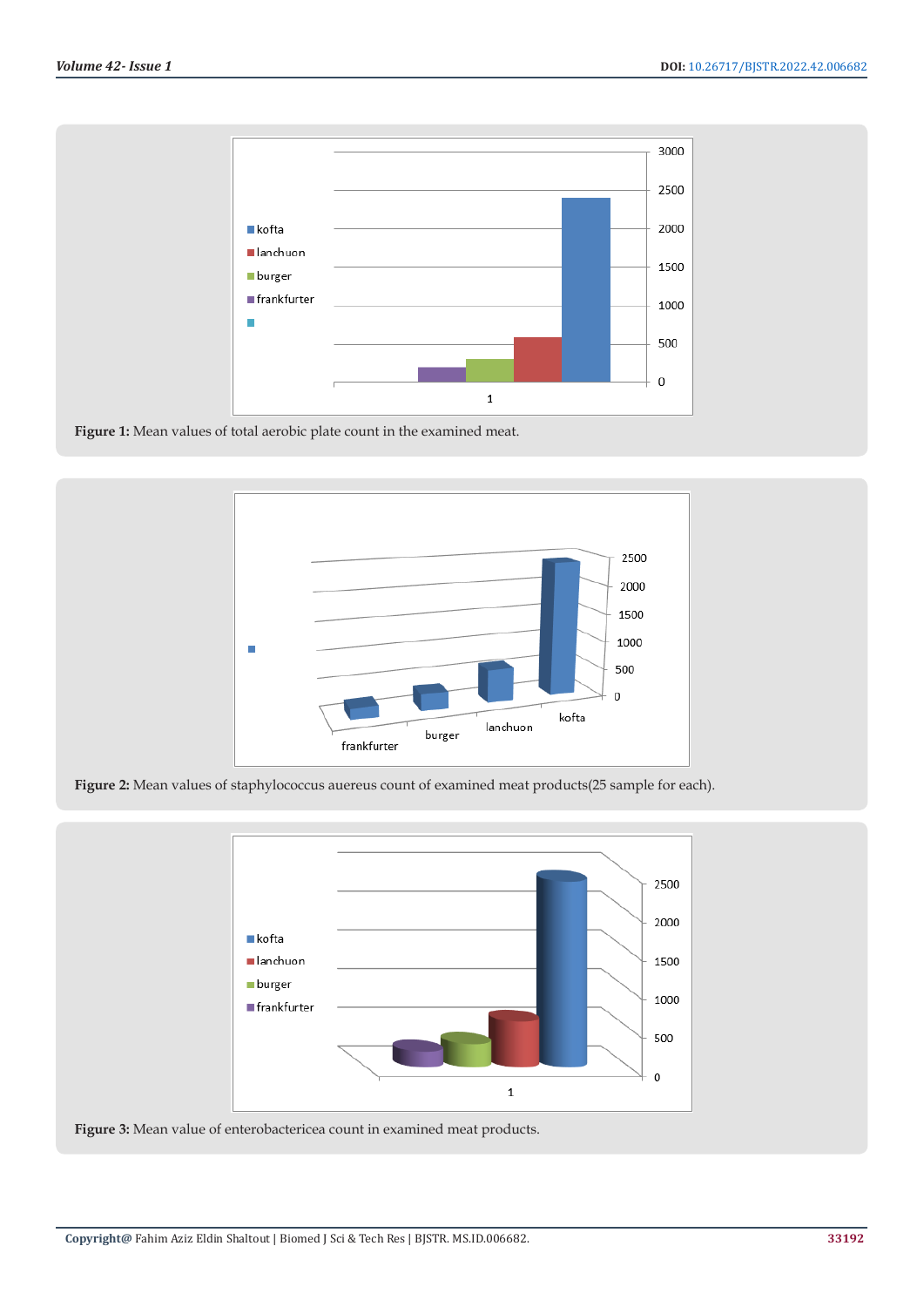

**Figure 4:** Mean of total psychrotrophic count (cfu/g) of examined meat product samples (n=25).



**Figure 5:** Mean value of total coliform count (cfu/g) of examined meat product samples (n=25).

# **Discussion**

Contamination by pathogenic microorganisms is one of the most important challenges faced by producers of processed meat products. The presence of food borne pathogens in meat and meat products can result in a range of human health problems as well as economic losses to producers due to recalls from market places. Ready-to-eat (RTE) meats are especially a concern since these may be consumed without further cooking and are known to be good growth substrates for pathogenic microorganisms [7]. The most important bacterial pathogens in beef and meat products that are responsible for food borne infection includes E.coli , *salmonella* and *coagulase* positive *s.aureus* [5,6]. So our study was carried out on ready to eat meat such as lanchoun, kofta, beefburgers and frankfurter at Elgarbia governorate to evaluate the bacterial count and the hygienic health hazard of them with some food pathogens.

#### **Total Aeorobic Bacterial Count**

The standard plate count (SPC), also referred to as the aerobic plate count or the total viable count, is one of the most common tests applied to indicate the microbiological quality of food. The significance of SPCs, however, varies markedly according to the type of food product and the processing it has received. The data in Table 1 revealed that the minimum and maximum aerobic plate counts in the examined meat products(lanchoun, beef burger , kofta and frankfurter) collected from different localities were ranged as follow  $2x10^2$  to 5.8X10<sup>6</sup>, 7X10<sup>3</sup> to 3.6X10<sup>6</sup>, 3X10<sup>2</sup> to 8.8X10<sup>4</sup> and 2X10<sup>2</sup> to 7.4X10<sup>4</sup> with mean value  $3.2X10^5 \pm 2.5X10^5$  ,  $4.2X10^5 \pm 1.3X10^5$  ,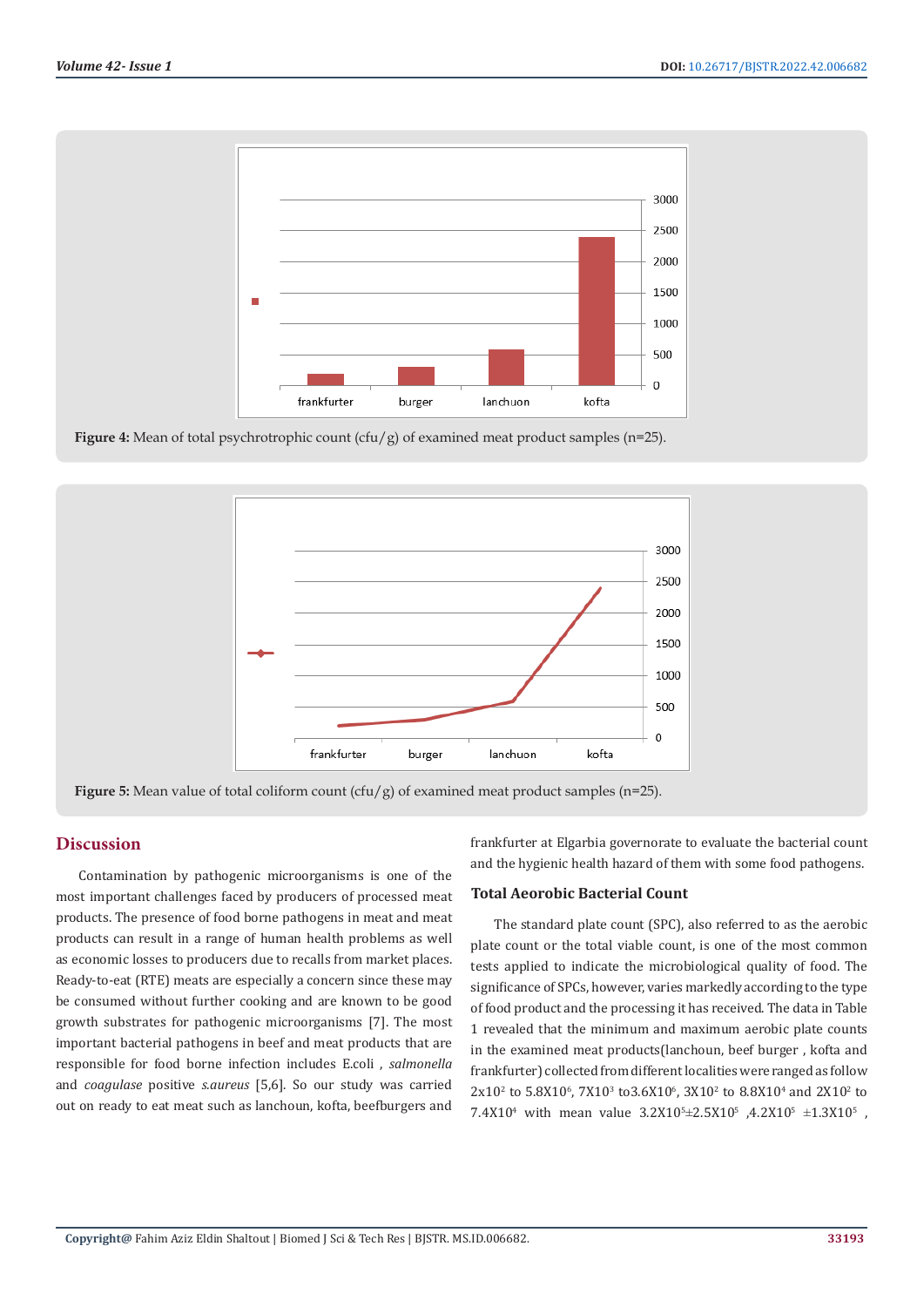$2.5X10^{4}$   $\pm$  2.2X10<sup>3</sup> and 4.9 X10<sup>4</sup> $\pm$ 1.2X10<sup>3</sup> respectively. All examined samples were contaminated100%. On the same side, Shaltout, et al. [10] said that the APC/g of the examined samples of ready to

eat meat meals ranged from  $2.1 \times 10^3$  to  $1.7 \times 10^4$  with an average of  $6.03 \times 10^{3} \pm 1.45 \times 10^{3}$  cfu/g for meat,  $4.6 \times 10^{3}$  to  $2.9 \times 10^{4}$  with an average  $9.91 \times 10^{3} \pm 2.18 \times 10^{3} / (c \text{fu/g})$  for meat kofta (Table 2).

**Table 1:** Statistical analytical results of Aerobic Plate Count (cfu/g) of examined meat product samples (n=25).

| <b>Samples</b> |    | <b>No of Positive samples</b> | <b>Min</b>        |                     | Mean± SE                                   |  |
|----------------|----|-------------------------------|-------------------|---------------------|--------------------------------------------|--|
|                | N  | $\frac{0}{0}$                 |                   | <b>Max</b>          |                                            |  |
| Luncheon       | 25 | 100                           | $2x10^2$          | 5.8X10 <sup>6</sup> | 3.2X10 <sup>5</sup> ±2.5X10 <sup>5ab</sup> |  |
| Kofta          | 25 | 100                           | 7X10 <sup>3</sup> | 3.6X10 <sup>6</sup> | 4.2X10 <sup>5</sup> ±1.3X10 <sup>5ab</sup> |  |
| Burger         | 25 | 100                           | $3X10^2$          | 8.8X10 <sup>4</sup> | $2.5X10^{4}$ ± 2.2X10 <sup>3b</sup>        |  |
| Frankfurter    | 25 | 100                           | 2X10 <sup>2</sup> | 7.4X10 <sup>4</sup> | 4.9 X10 <sup>4</sup> ±1.2X10 <sup>3a</sup> |  |

Note: a-b: mean with superscripts differ significantly at p<0.05, Egyptian Standard(E.S.) (1114/2005): stated that the aerobicbacterial count should not be higher than 104

**Table 2:** Frequency distribution of total aerobic bacterial counts in the examined meat product samples (n=25).

| <b>Samples</b> | <b>luncheon</b> |               |     | <b>Kofta</b>  |     | <b>Burger</b> | Frankfurter |               |  |
|----------------|-----------------|---------------|-----|---------------|-----|---------------|-------------|---------------|--|
| Frequency      | No.             | $\frac{0}{0}$ | No. | $\frac{0}{0}$ | No. | $\frac{0}{0}$ | No.         | $\frac{0}{0}$ |  |
| $10^2 - 10^3$  | C               |               | 0   | 0             | ົ   | 8             |             |               |  |
| $10^3 - 10^4$  |                 | 20            |     |               | 11  | 44            | 22          | 88            |  |
| $10^4 - 10^5$  | 14              | 56            | 11  | 44            | 12  | 48            |             | 12            |  |
| $10^5 - 10^6$  |                 | 16            | 11  | 44            |     | $\Omega$      |             |               |  |

Zalouk- enas(2013)examined 25 samples of ready to eat burger that collected from different localities at Giza governorate. The results revealed that , the mean value of APC were 8x 104 CFU/g that was higher than the mean value for burger in our study. Higher results were reported by [11]. Higher results may be attributed to the difference in number of the examined samples, season of work and may be there was a difference in the incubation period, as well as the high bacterial count found in the examined locally manufactured beef luncheon samples may be attributed to the contamination of the flesh meal itself that was used in the manufacture of the product, also equipment, knives and grinders were considered as a source of infection and contamination of the product during processing, Water used for washing, air, cleavers, vessels and personnel were considered another sources for

contamination of the product.

#### **Total** *Staphylococcus* **Count**

The obtained results in Table 3 cleared that the minimum and the maximum staphylococcal count in the examined samples (lanchoun, kofta , beef burger and frankfurter )  $2X10^2$  to  $7X10^2$ ,  $3X10^2$  to  $5X10^3$ ,  $2X10<sup>2</sup>$  to  $9X10<sup>2</sup>$  and  $5X10<sup>2</sup>$  to  $5X10<sup>3</sup>$  with a mean value as follow  $6.3X10^2 \pm 1.6 X10^{\circ}, 8.7X10^2 \pm 1.5 X10^2$ ,  $5.3X10^2 \pm 1.1 X10^2$  and  $9.7X10^2$  $\pm 0.5X10^{2a}$  respectively. On the same side Also Shaltout, et al. [12] isolated *Staph. Aureus* in kofta with mean value 8.13×102 and mean value of 7.54×102 in burger. On the other hand, *Staphylococcus* had not been detected in beef burger or minced meat as reported by Tolba(1994), Abdel-Aziz et al. (1996),Duffy et al. (1999), Chung et al.(2003).

**Table 3:** Statistical analytical results of Staphylococcus aureus count (cfu/g) of examined meat product samples (n=25).

| <b>Samples</b> |             |    | <b>No of Positive samples</b> |                   |                   | Mean + SE                          |  |
|----------------|-------------|----|-------------------------------|-------------------|-------------------|------------------------------------|--|
|                |             |    | $\frac{0}{0}$                 | Min               | <b>Max</b>        |                                    |  |
|                | luncheon    |    | 32                            | 2X10 <sup>2</sup> | 7X10 <sup>2</sup> | $6.3X10^{2}$ ±1.6 X10 <sup>a</sup> |  |
|                | kofta       | 10 | 40                            | 3X10 <sup>2</sup> | 5X10 <sup>3</sup> | $8.7X10^{2} \pm 1.5X10^{2}$        |  |
|                | Burger      |    | 20                            | 2X10 <sup>2</sup> | $9X10^2$          | $5.3X10^2 \pm 1.1X10^{2a}$         |  |
|                | francforter |    | 24                            | $5X10^2$          | 5X10 <sup>3</sup> | $9.7X10^2 \pm 0.5X10^{2a}$         |  |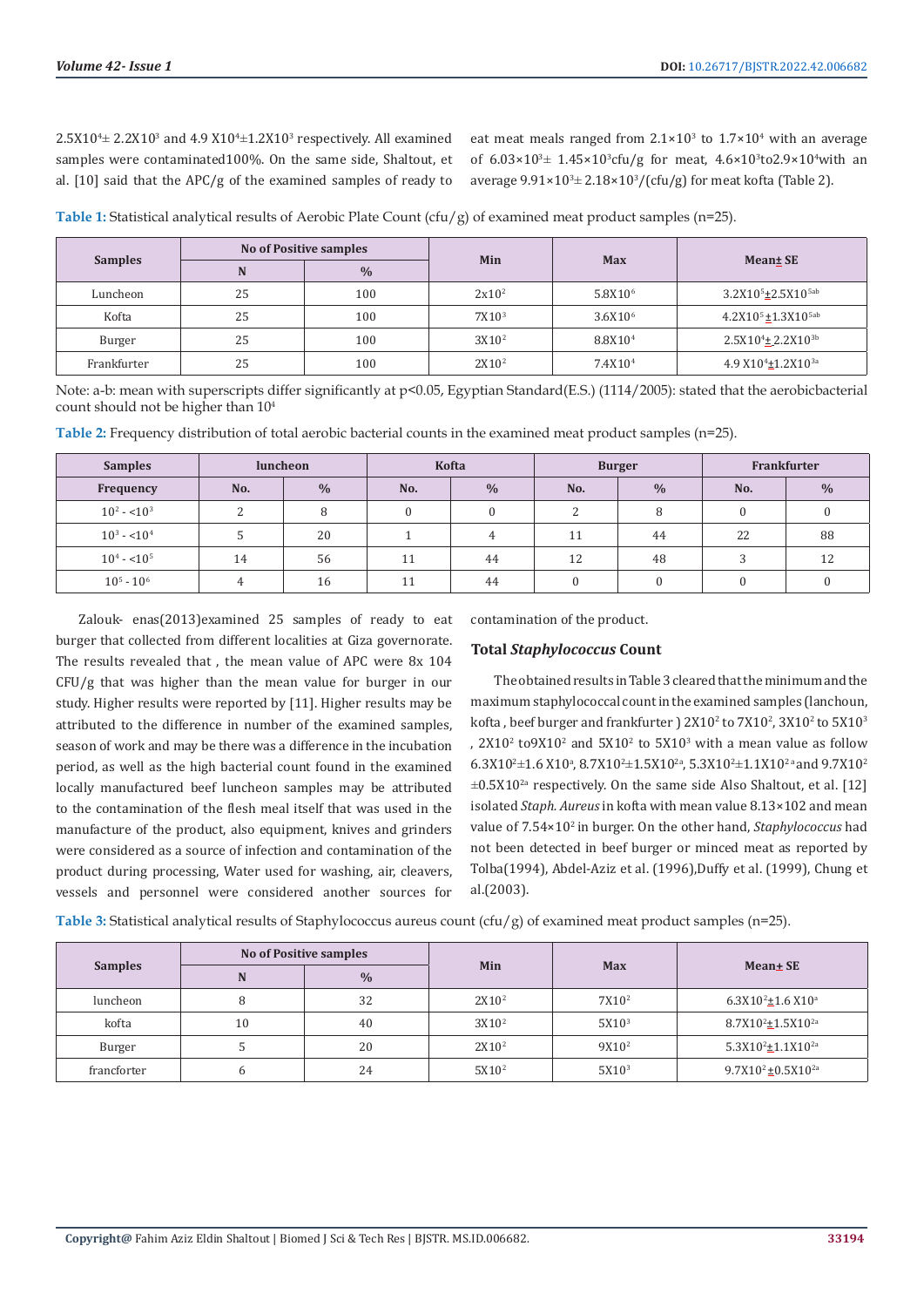# **Isolation of Coagulase Positive** *S.Aureus*

**Table 4:** Incidence of coagulase positive *Staph. Aureus* isolatd from. Different examined meat product samples.

| <b>Samples</b> | <b>Total Staph. Aureus</b><br>samples | Coagulase positive<br>Staph. aureus samples | $\frac{0}{0}$ |
|----------------|---------------------------------------|---------------------------------------------|---------------|
| Luncheon       | 100                                   | 20                                          | 40            |
| Kofta          | 55                                    | 30                                          | 54            |
| Burger         | 80                                    | 20                                          | 25            |
| Francforter    | 60                                    | 30                                          | 50            |

Coagulase positive *S.aureus* is still major cause of food poisoning. The Table 4 revealed the Incidence of coagulase positive *Staph. Aureus* isolated from different examined meat product samples were as follow 20(40%) from launchon, 30(54%) from kofta, 20(25%) from burger and 30(50%) from frankfurter. This results agreed with that results obtained by Eleiewa (2003); Zaki –eman (2003); El daly et al (2014); Djoulde et al (2015)and nadimsamaa(2016). These results disagreed with Benzerra et al (2010) and mousa, et al. [13] who isolated *S aureus* in higer incidence in beef burger also disagreed with Wehab and Hegazy (2007) who failed to isolate *S.aureus* from frozen beef burger samples. The presence of *S.aureus* in meat and meat products indicates poor hygiene of meat handlers as well as lack of sterilization of utensils and they grow without pronounced change in odour or taste in the products.

# **Total Psychrotrophic Count**

Psychtrophic bacteria are the main cause of spoilage of meat products which are kept under refrigeration temperature due to their ability to grow at low temperature. Total Psychtrophic bacterial count can provide useful information about the keeping quality of some meat products. The results in Table 5 revealed that the minimum and the maximum of total psychrotrophic count in the examined meat samples (lanchoun, kofta , beef burger and frankfurter ) were as follow  $2X10^2$  to  $7X10^2$ ,  $3X10^2$  to  $6X10^3$  ,  $> 10^2$  to  $> 10^2$  and  $> 10^2$  to  $> 10^2$  with mean value as follow  $5.9X10^2 \pm 2.7X10^{ab}$ and  $2.4X10^{3} \pm 1.9X10^{2}$  respectively. As all positive samples were lower than  $10^{\circ}$ , so all samples were accepted following ES(2005). these results were agree with Karaboz and dincer (2002) .

**Table 5:** Statistical analytical results of total psychrotrophic count (cfu/g) of examined meat product samples (n=25).

| <b>Samples</b> |    | <b>No of Positive samples</b> |                   |                   | <b>Mean</b> SE                            |  |
|----------------|----|-------------------------------|-------------------|-------------------|-------------------------------------------|--|
|                | N  | $\frac{0}{0}$                 | Min               | <b>Max</b>        |                                           |  |
| Luncheon       | 25 | 100                           | 2X10 <sup>2</sup> | 7X10 <sup>2</sup> | $5.9X10^2 \pm 2.7X10^{ab}$                |  |
| Kofta          |    | 44                            | $3X10^2$          | 6X10 <sup>3</sup> | 2.4X10 <sup>3</sup> ±1.9X10 <sup>2a</sup> |  |
| Burger         | 25 | 100                           | $> 10^2$          | $> 10^2$          |                                           |  |
| Francforter    |    | 28                            | $> 10^2$          | $> 10^2$          |                                           |  |

# **Total Enterobacteriacea Count**

**Table 6:** Statistical analytical results of Enterobacteriaceae count (cfu/g) of examined meat product samples (n=25).

|                |    | <b>No of Positive samples</b> |                   |                     | <b>Mean± SE</b>                            |  |
|----------------|----|-------------------------------|-------------------|---------------------|--------------------------------------------|--|
| <b>Samples</b> | N  | $\frac{0}{0}$                 | Min               | <b>Max</b>          |                                            |  |
| Luncheon       | 25 | 100                           | 1X10 <sup>2</sup> | 3X10 <sup>3</sup>   | $1.3X10^{3} \pm 1.03X10^{2a}$              |  |
| Kofta          | 25 | 100                           | 5X10 <sup>2</sup> | 1.5X10 <sup>3</sup> | $1.0X10^3 \pm 2.7X10^{2a}$                 |  |
| Burger         | 25 | 100                           | $2X10^2$          | 3.7X10 <sup>3</sup> | 5.5X10 <sup>2</sup> ±1.2 X10 <sup>2a</sup> |  |
| Frankfurter    | 25 | 100                           | $1.2X10^2$        | $6X10^2$            | $3.4X10^2 \pm 1.1X10^a$                    |  |

Note: The Egyptian Standard(E.S.) (1114/2005) stated that Enterobacteriaceae count and coliforms count should not be higher than 10

Enterobacteriaceae is a group of organisms are used in food testing as hygiene indicator organisms and can give advance warning of failures in hygiene procedures in food manufacturing site. Presence of Enterobacteriaceae indicates fecal contamination and microbial proliferation, which includes all the multiplication of wide range of pathogenic and toxigenic organisms and constituting a public health hazard. The public health hazard of isolated Enterobacteriaceae constituted in Escherichia

coli(verocytotoxigenic) including serotype O157: H7 are one such group causing severe chronic and potentially fatal illness such as hemorrhagic colitis, hemolytic uremic syndrome, thrombotic thrombocytopenic purpura and in severe cases death occur. The results in Table 6 revealed that the minimum and the maximum enterobacteriaceae count in the examined samples (lanchoun, kofta , beef burger and frankfurter ) were as follow  $1X10^2$  to $3X10^3$  ,  $5X10^2$ to  $1.5X10^3$ ,  $2X10^2$  to  $3.7X10^3$  and  $1.2X10^2$  to  $6X10^2$  with mean values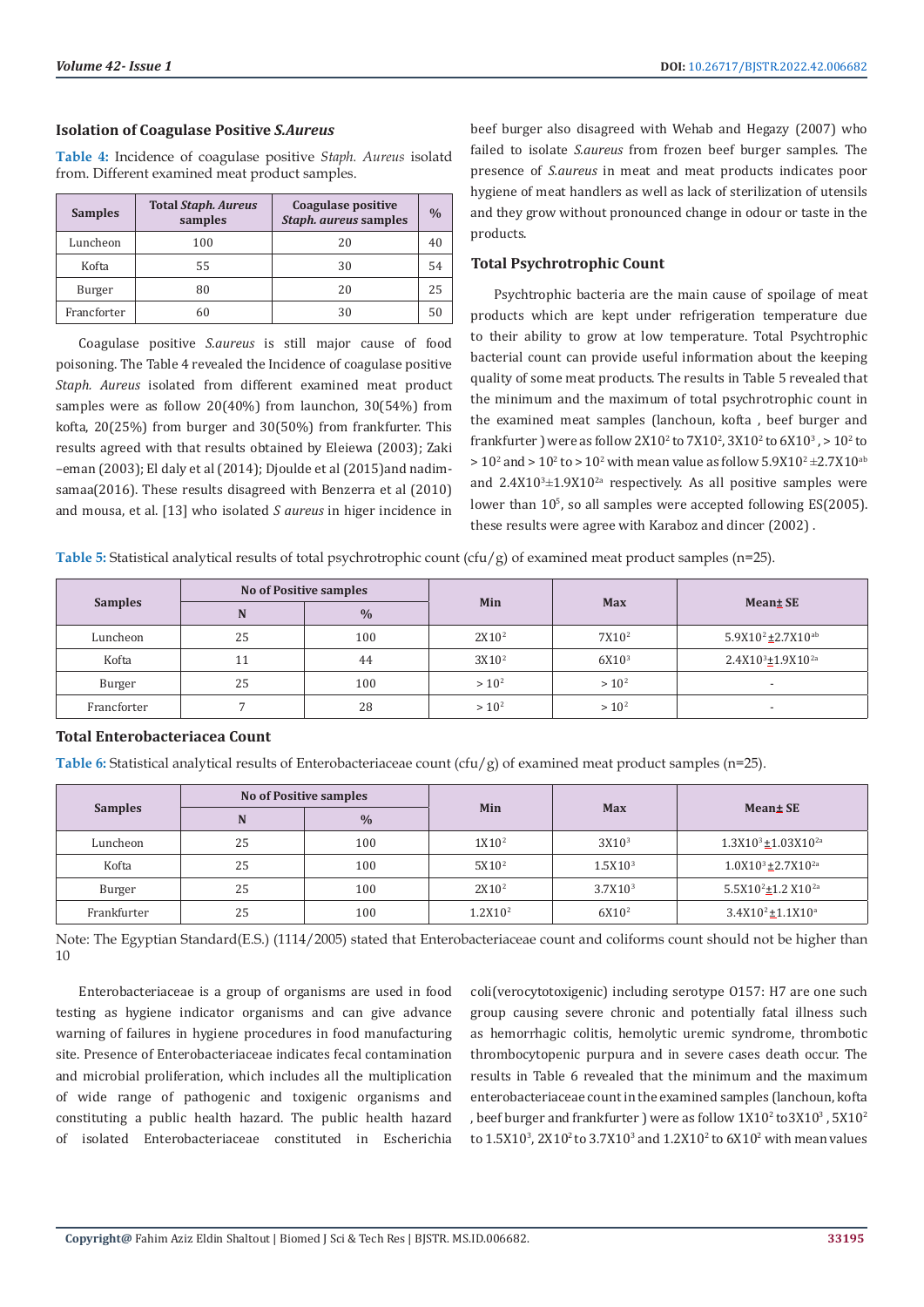as follow  $1.3X10^3 \pm 1.03X10^{2a}$ ,  $1.0X10^3 \pm 2.7X10^{2a}$ ,  $5.5X10^2 \pm 1.2$  $X10^{2a}$  and  $3.4X10^{2} \pm 1.1X10^{a}$  respectively. Limits suggested for Enterobacteriaceae count in various foods are lower than 104 microbes /g. (center of food safety 2014). The current results were relatively agreeing to that obtained by El-Daly et al. (1987), Pivarov et al. (1988) & Elwi (1994) who found that the mean values of Enterobacteriaceae in kofta were 45 x 102/g, while higher findings were obtained by Hassan (1991), Daif (1996) & Hussein (1996) who found that the mean Enterobacteriaceae for kofta samples were  $1.9 \times 10^{5}/\text{g}$ .

#### **Total Coliform Count**

Members of coliforms groups are referred as general indicator microorganisms to measure the potential presence of enteric pathogens in foods, besides the measuring of fecal contamination of food products and the sanitary condition in the foods processing environment. The presence of these organisms in RTE food

(sandwiches) depicts a deplorable state of poor hygiene and sanitary practices employed in the processing and packaging of this food product. data in the Table 7 showed the minimum and maximum of total coliform count in the samples examined (lanchoun, kofta , beef burger and frankfurter) as follow  $2X10^2$  to  $7X10^3$ ,  $3X10^1$ to  $6X10^3$ ,  $5X10^2$  to  $9X10^2$  and  $1X10^2$  to  $3X10^2$  with mean value as follow  $5.9X10^2 \pm 2.7X10^{ab}$ ,  $2.4X10^3 \pm 1.9X10^{2a}$ ,  $3X10^2 \pm 1.3X10^{ab}$ and  $2X10^2 \pm 0.7X10^{ab}$  respectively . The current results agree with those recorded by El-Rayes (2008)who recorded that the mean value of total coliform count in kofta was 2.83 x  $10^{3} \pm 0.74$  x  $10^{3}$ /g . While, lower results were recorded by EL-Daly et al. (1987) who found that the mean values of coliform counts were  $1x10^2/g$ . In disagree with our results Stagnitta et al.(2006) examined 100 hamburgers samples to detect the microbiological and hygienic quality of meatfoods in San Luis city. They reported that the counts of coliforms in samples ranged from 101 and 103CFU/ g.

| Table 7: Statistical analytical results of total coliform count (cfu/g) of examined meat product samples (n=25). |  |  |  |  |  |  |
|------------------------------------------------------------------------------------------------------------------|--|--|--|--|--|--|
|                                                                                                                  |  |  |  |  |  |  |

| <b>Samples</b> |    | <b>No of Positive samples</b> | Min               | <b>Max</b>        | Mean± SE                    |  |
|----------------|----|-------------------------------|-------------------|-------------------|-----------------------------|--|
|                | N  | $\frac{0}{0}$                 |                   |                   |                             |  |
| Luncheon       | 22 | 88                            | 2X10 <sup>2</sup> | 7X10 <sup>3</sup> | $5.9X10^2 \pm 2.7X10^{ab}$  |  |
| Kofta          | 25 | 100                           | 3X10 <sup>1</sup> | 6X10 <sup>3</sup> | $2.4X10^{3} \pm 1.9X10^{2}$ |  |
| Burger         | 25 | 100                           | 5X10 <sup>2</sup> | $9X10^2$          | $3X10^2 \pm 1.3X10^{ab}$    |  |
| Francforter    | 25 | 100                           | 1X10 <sup>2</sup> | 3X10 <sup>2</sup> | $2X10^2 \pm 0.7X10^{ab}$    |  |

## **Isolation of** *E.coli*

The isolation of *E. coli* from meat samples indicates fecal contamination and implies that other pathogens of fecal origin may be present so *E.coli* is considered as an indicator of fecal contamination beside , it may iduce sever diarrhea in infants and young children as well as food poisoning and gastroenteritis among adults (synge et al.,2000) Results in Tables 8 & 9 showed Incidence of *E. coli* isolates isolated from meat product samples (lanchoun, kofta , beef burger and frankfurter) were 15(30%), 20(40%), 9(18%) and 6(12%) respectively. Also As our results, the Escherichia coli isolated in kofta samples that reported by El-Mossalami (2003) were (40%). However, lower values were recorded by El-Taher-Omyma (1998) (25%), Saleh (2001) (16%) and Al-Mutairi (2011) 7 (28%). On the other side Mansour [14] reported that *E.coli* was detected in 44 beef samples and their incidence were 14 (56%), 12(48%),10(40%) and 8(32%) in kofta, burger, sausage and frankfurter respectively that was higher than our results. Also results that were found by previous investigators. Duitschaever(1977) and Fathi et al., (1992), they detected *E.coli* in 28.3%of the examined beef burger samples that was less than our results.

**Table 8:** Incidence of E. coli isolates isolated from meat product samples.

| <b>Samples</b> | E. coli isolates | $\frac{0}{0}$ |
|----------------|------------------|---------------|
| Luncheon       | 15               | 60            |
| Kofta          | 20               | 80            |
| Burger         |                  | 36            |
| Frankfurter    |                  | 24            |

**Table 9:** Serological typing of E. coli isolated from different examined meat product samples.

| E. coli serovars | <b>Serodiagnosis</b>   | Strain character-<br>ization | Percentage    |
|------------------|------------------------|------------------------------|---------------|
| 055              | 055 : H7               | <b>EPEC</b>                  | (4/50) 8%     |
| 0128             | 0128 : H2              | <b>ETEC</b>                  | (8/50) 16%    |
| 0111             | 0111 : H4              | <b>EHEC</b>                  | $(12/50)$ 24% |
| 0172             | 0172                   | <b>EHEC</b>                  | $(2/50)$ 4%   |
| 0125             | 0125 : H21             | <b>ETEC</b>                  | $(2/50)$ 4%   |
| 026              | 026                    | <b>EHEC</b>                  | $(2/50)$ 4%   |
| 0125             | 0125 : H21             | <b>ETEC</b>                  | $(2/50)$ 4%   |
| 0119             | $0119:$ H <sub>6</sub> | <b>EPEC</b>                  | $(6/50)$ 12%  |
| Untypable        |                        |                              | $(12/50)$ 24% |